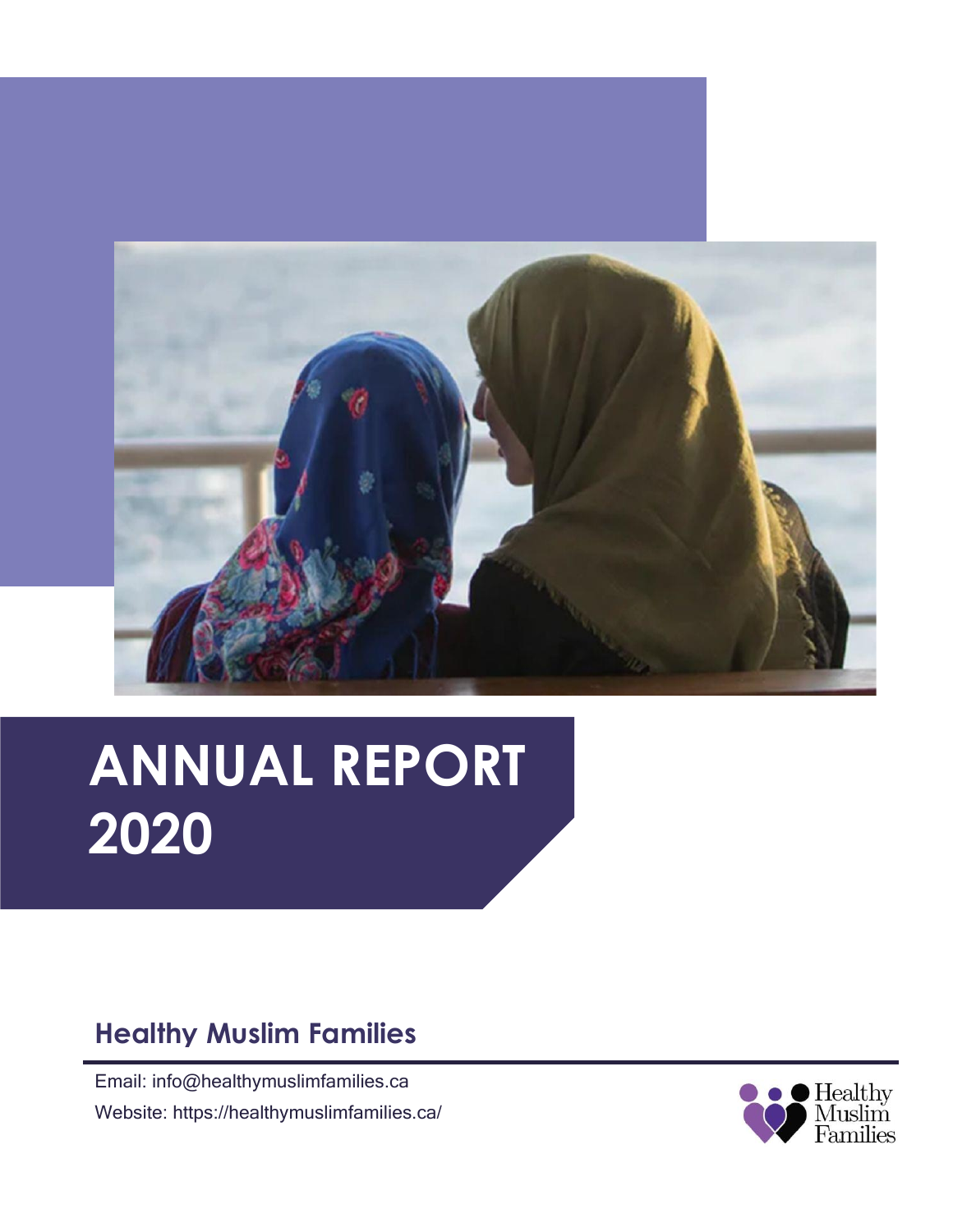# **TABLE OF CONTENTS**

| $\overline{4}$<br>From the board and management <b>Exercise 2018 Contract to the contract of the contract of the contract of the contract of the contract of the contract of the contract of the contract of the contract of the contract of the</b><br>$\sim$ 6<br>Our projects <u>experience and the series of the series of the series of the series of the series of the series of the series of the series of the series of the series of the series of the series of the series of the series </u><br>Additional programs<br>$\sqrt{7}$<br>Safe at Home Manitoba project and the contract of the contract of the contract of the contract of the contract of the contract of the contract of the contract of the contract of the contract of the contract of the contract<br>- 9<br>10<br>Program statistical information<br><u> Land and announcement</u> and anti-<br>11<br>Statement of financial position <b>Statement of financial position</b><br>12<br>13<br>Financial Statements <u>Communications</u> Contains a Statements Container<br>14 | Welcome letter | $\overline{3}$ |
|------------------------------------------------------------------------------------------------------------------------------------------------------------------------------------------------------------------------------------------------------------------------------------------------------------------------------------------------------------------------------------------------------------------------------------------------------------------------------------------------------------------------------------------------------------------------------------------------------------------------------------------------------------------------------------------------------------------------------------------------------------------------------------------------------------------------------------------------------------------------------------------------------------------------------------------------------------------------------------------------------------------------------------------------------------|----------------|----------------|
|                                                                                                                                                                                                                                                                                                                                                                                                                                                                                                                                                                                                                                                                                                                                                                                                                                                                                                                                                                                                                                                            |                |                |
|                                                                                                                                                                                                                                                                                                                                                                                                                                                                                                                                                                                                                                                                                                                                                                                                                                                                                                                                                                                                                                                            |                |                |
|                                                                                                                                                                                                                                                                                                                                                                                                                                                                                                                                                                                                                                                                                                                                                                                                                                                                                                                                                                                                                                                            |                |                |
|                                                                                                                                                                                                                                                                                                                                                                                                                                                                                                                                                                                                                                                                                                                                                                                                                                                                                                                                                                                                                                                            |                |                |
|                                                                                                                                                                                                                                                                                                                                                                                                                                                                                                                                                                                                                                                                                                                                                                                                                                                                                                                                                                                                                                                            |                |                |
|                                                                                                                                                                                                                                                                                                                                                                                                                                                                                                                                                                                                                                                                                                                                                                                                                                                                                                                                                                                                                                                            |                |                |
|                                                                                                                                                                                                                                                                                                                                                                                                                                                                                                                                                                                                                                                                                                                                                                                                                                                                                                                                                                                                                                                            |                |                |
|                                                                                                                                                                                                                                                                                                                                                                                                                                                                                                                                                                                                                                                                                                                                                                                                                                                                                                                                                                                                                                                            |                |                |
|                                                                                                                                                                                                                                                                                                                                                                                                                                                                                                                                                                                                                                                                                                                                                                                                                                                                                                                                                                                                                                                            |                |                |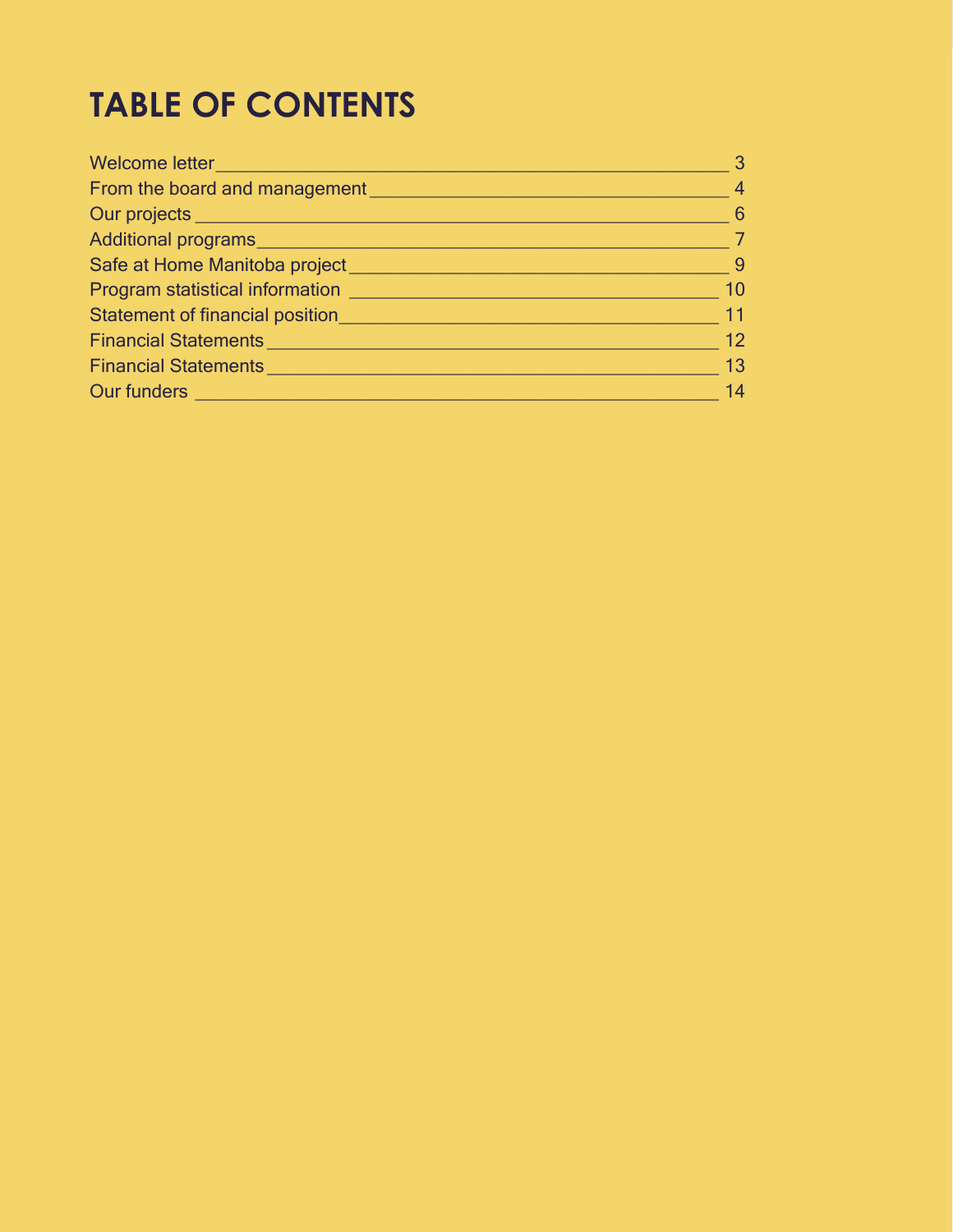# <span id="page-2-0"></span>**WELCOME LETTER**

**Within this report you will find the work we try to do for our beloved community including all the healthy and fun activities we plan for families. Healthy Muslim Families believes in a society where we all have a high degree of social responsibility towards each other. Our services and programs are designed and developed to strengthen and fortify the family and provide support to those facing challenges.**

**HMF is located on Treaty 1 territory on original lands of Anishinaabe, Cree, Oji-Cree, Dakota, and Dene peoples, and on the homeland of the Métis Nation.**



### **MISSION**

To strengthen and empower families through education, workshops, services, and support, in line with Islamic values.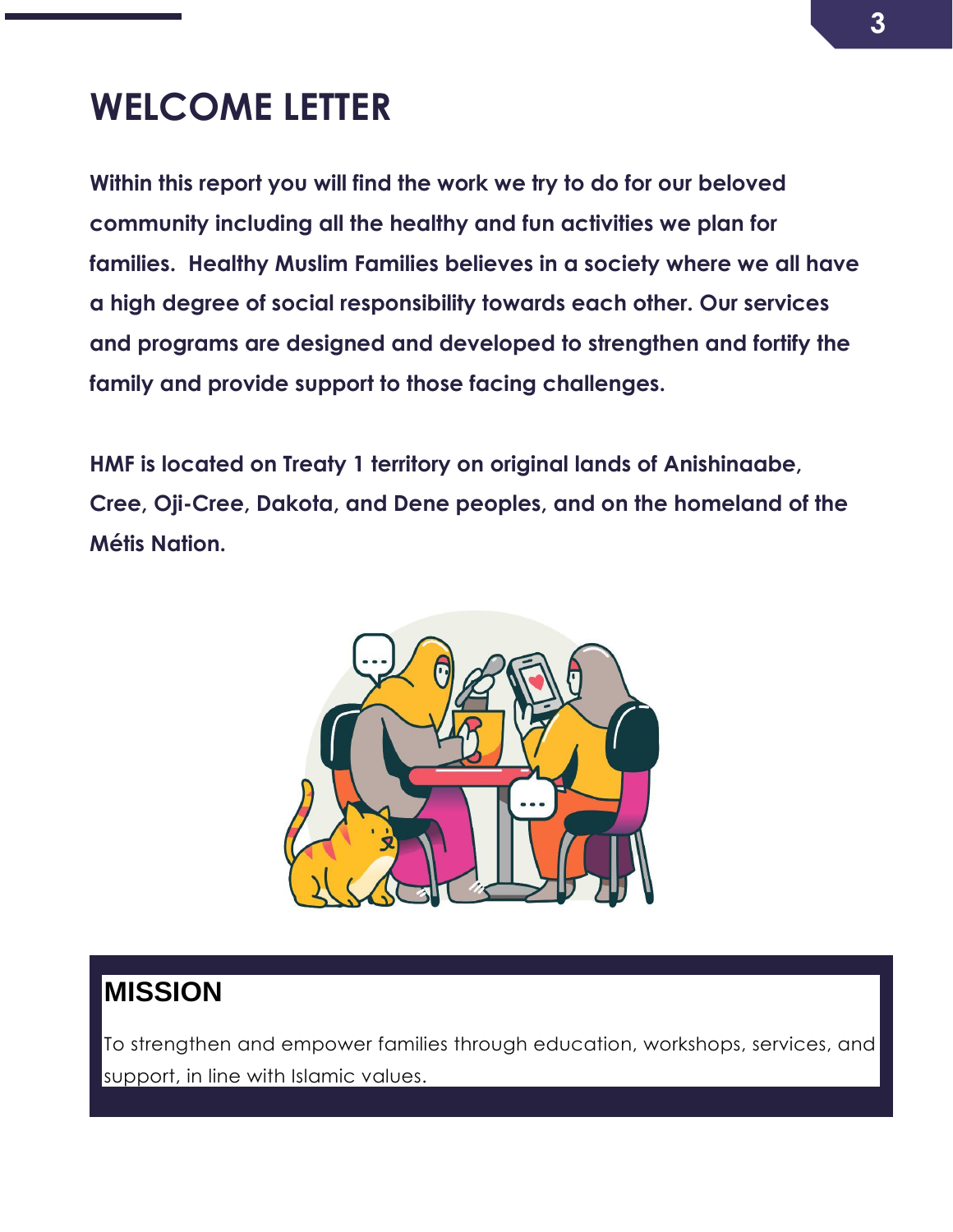# <span id="page-3-0"></span>**FROM THE BOARD AND MANAGEMENT**

Asslam Alaikum- Peace be with you.

It is with great excitement and pride that we present our first annual report to you. The mission of Healthy Muslim Families (HMF) is to strengthen and empower families through education, workshops, services, and support, in line with Islamic values. A new organization in the landscape of Manitoba, HMF has quickly grown to address the unmet needs in the community.

Leadership and staff have worked hard, despite the pandemic, to increase its presence and deliver programs and services. As we continue to wait for charitable status, we look towards other grants and opportunities to support the work.

In 2020, HMF was able to secure funding from St Vital Parent Child Coalition to work on enhancing the child and caregiver relationship for Muslim parents who reside in St Vital. Through this grant, programs were delivered as well as a library of resources such as books and games were established.

In addition, HMF received a Safe at Home grant that allowed for a variety of engaging programs for families, adults, youth and children to take place virtually in the comfort of their own homes. Calligraphy, Kahoot nights, mens virtual get together, self care session for women were some of the programs offered to the community.

HMF continued to strengthen its relationship with community partners. Some partners that we worked with include: SEED Winnipeg, Community Financial Counselling Services, Coalition of Manitoban Cultural Communities and Families, The SIGN Foundation, Bilal Community and Family Centre, and Islamic circle of North America.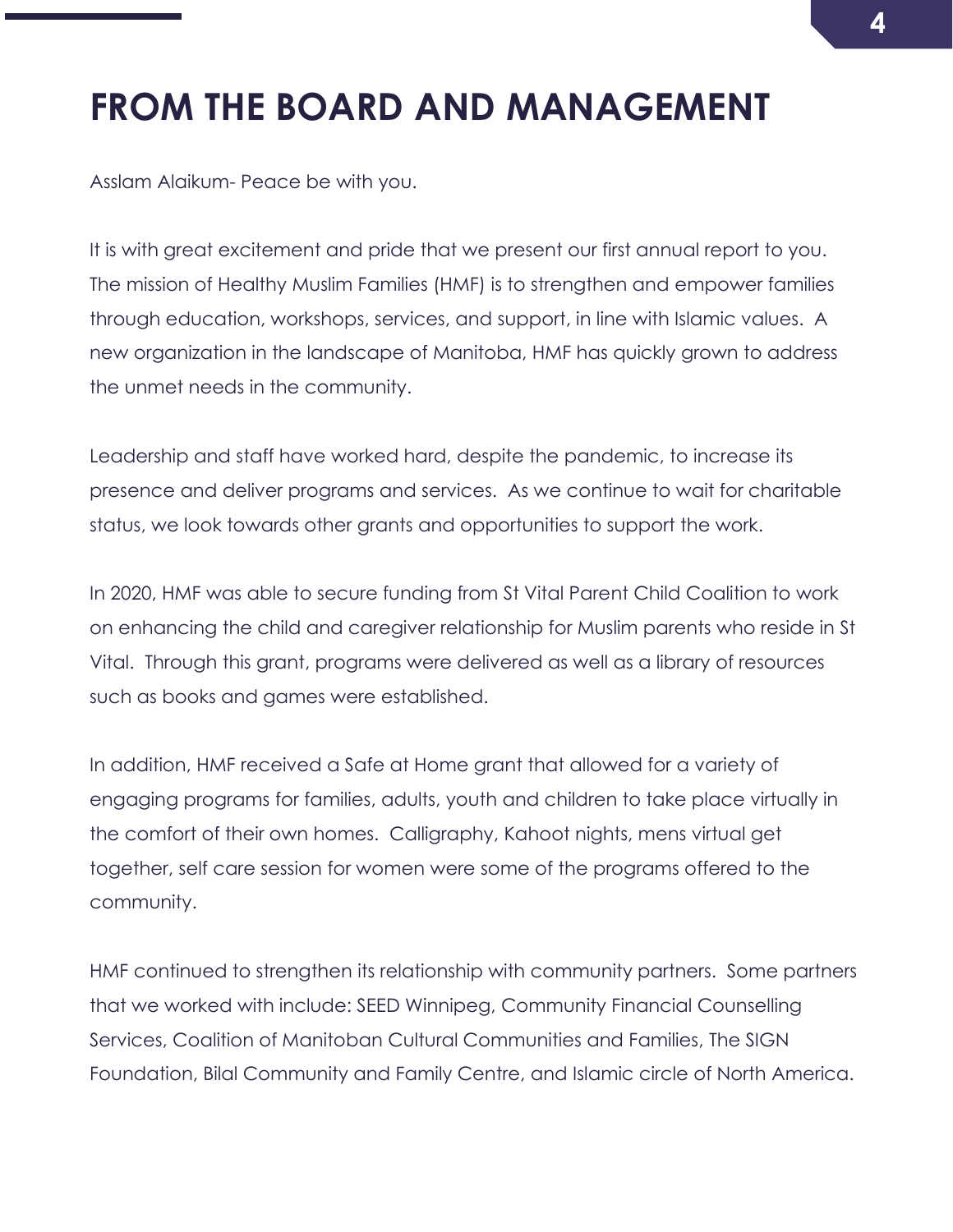In the upcoming year, we hope to support individuals involved in family violence, grow our financial empowerment program, continue to create partnerships and look at sustainability, evolve our digital marketing framework, and look at opportunities to bring communities together when it is safe to do so.

HMF would like to thank its funders, community partners, and clients for their support and contribution. We also thank ICNA for the space that they have graciously allowed us to use. In addition, we would like to acknowledge the hard work of our staff who have been accommodating and flexible as we navigate the pandemic. Lastly, we thank Allah SWT for bringing us together and ask for His blessings as we continue to address unmet needs in our community.

Sophia Ali **Karata Ali Ali Ali Ali Ali Ali Ali Ali Ali** Humaira Jaleel Chair, HMF Executive Director, HMF

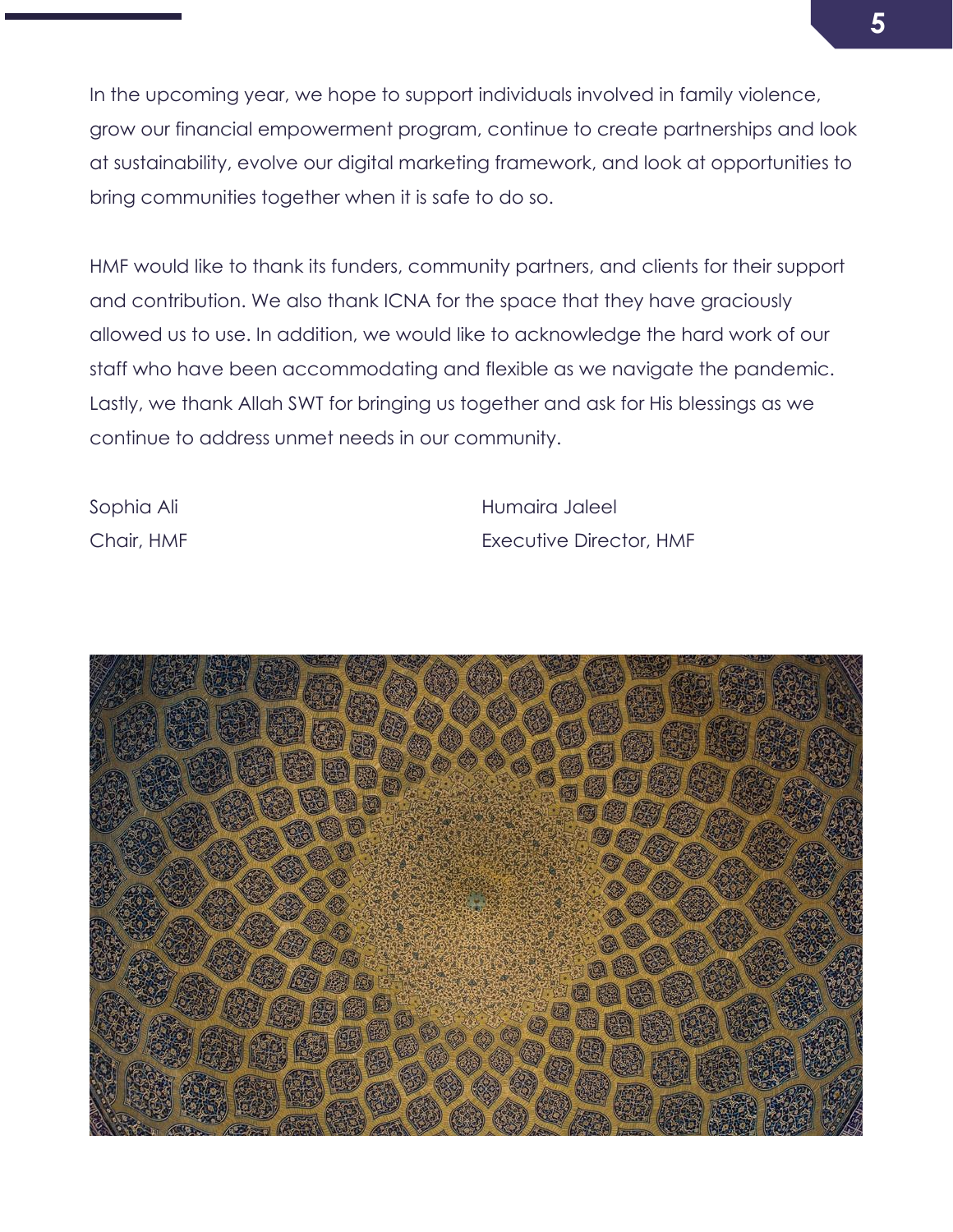#### ISLAMIC ART AND CULTURE SESSIONS:

ISLAMIC ART IS AS BEAUTIFUL AND DIVERSE AS OUR VALUES. TO INCULCATE IMPORTANCE OF OUR ISLAMIC ART, WE CONDUCTED FOLLOWING ART SESSIONS WITH OUR COMMUNITY MEMBERS WHICH WERE A BIG HIT AND LOVED BY ALL:

#### **ISLAMIC CALLIGRAPHY WORKSHOP FOR WOMEN:**

LADIES CALLIGRAPHY AND ART CLASSES WITH QALAM (BAMBOO PEN) WERE HELD TO BRING BACK AND LEARN TO USE THE AUTHENTIC ISLAMIC ART OF CALLIGRAPHY. ALL OUR ARTWORK IS DISPLAYED AT THE YOUVILLE CENTRE.

### **ACRYLIC PAINTING WORKSHOPS FOR WOMEN AND YOUTH:**

THROUGHOUT JAN-MARCH WE CONDUCTED ACRYLIC PAINTING CLASSES TO TEACH ISLAMIC ART ON CANVAS. CLASSES WERE HELD FOR YOUTH 7 AND UP. THEY CREATED BEAUTIFUL ART ON CANVAS WHICH IS DISPLAYED AT THE YOUVILLE CENTRE ON DAKOTA. CANVAS, PAINTING SUPPLIES, AND STENCILS WERE PROVIDED TO ALL THE PARTICIPANTS.

# <span id="page-5-0"></span>**OUR PROJECTS**

We welcome our newcomer Muslim families to Manitoba and provide them assistance with anything settlement related so the new Manitobans feel at home. In case we are not able to provide necessary help, we refer them to other friend organizations like CMWI, ICNA, New Journey Housing, Bilal Community and Family Center and MSA.

#### Mental health and Wellness Project:

Creating a healthy mindset is an investment in your overall well being because it is health that is real wealth - not pieces of gold and silver. We carried out a self care session to promote mental health and wellness in our community.

A virtual wellness and self care session for women was done in the community on March 6, 2021. 26 women registered and attended the program. 25 selfcare kits were developed and were delivered or picked up.

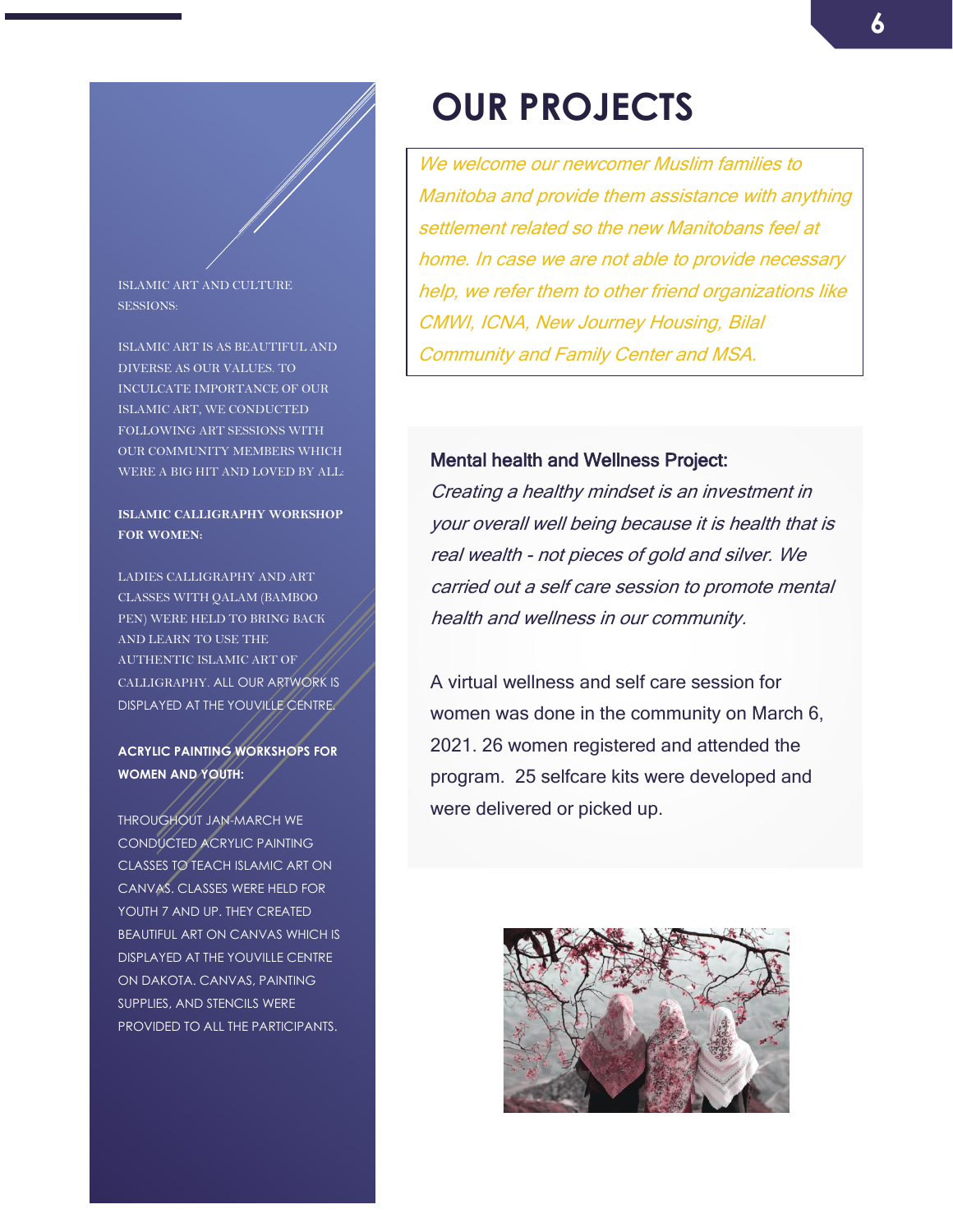# <span id="page-6-0"></span>**ADDITIONAL PROGRAMS**

### Women Empowerment Programs

We have been carrying out various women empowerment projects to help and support women in our community since the very beginning. Some of our projects are as follows:

- 1. Helping navigate systems
- 2. Peer support during challenges
- 3. Crisis Intervention
- 4. Culturally appropriate support to leave abusive relationships
- 5. Financial aid assistance
- 6. Job referral and Employment assistance
- 7. Assistance in legal aid appointments
- 8. Benefits filing
- 9. Help filing for divorce & acquiring Islamic

divorce certificates

"WHOEVER RELIEVES A BELIEVER'S DISTRESS OF THE DISTRESSFUL ASPECTS OF THIS WORLD, ALLAH WILL RESCUE HIM FROM A DIFFICULTY OF THE DIFFICULTIES OF THE HEREAFTER. WHOEVER ALLEVIATES [THE SITUATION OF] ONE IN DIRE STRAITS WHO CANNOT REPAY HIS DEBT, ALLAH WILL ALLEVIATE HIS LOT IN BOTH THIS WORLD AND IN THE HEREAFTER. WHOEVER CONCEALS [THE FAULTS OF] A MUSLIM, ALLAH WILL CONCEAL [HIS FAULTS] IN THIS LIFE AND THE HEREAFTER. (MUSLIM)

PROPHET MUHAMMAD (PBUH)

### **Financial** Empowerment Program

Our Financial Empowerment Projects included the following two programs which are very informative and help navigate financial systems of Canada for newcomers:

1. Free Tax Clinic 2. Money Management **Workshops** 

We conducted Free Tax filing days (Tax Clinics) and helped with accessing Federal and Provincial benefits.

Through the Financial Empowerment programs, we trained 9 staff members and volunteers to file taxes for the community and to conduct Money Management training in the community. We conducted two Money Management workshops in Arabic and Urdu. We also filed 150 taxes for families for free through the CRA recognized Tax clinics.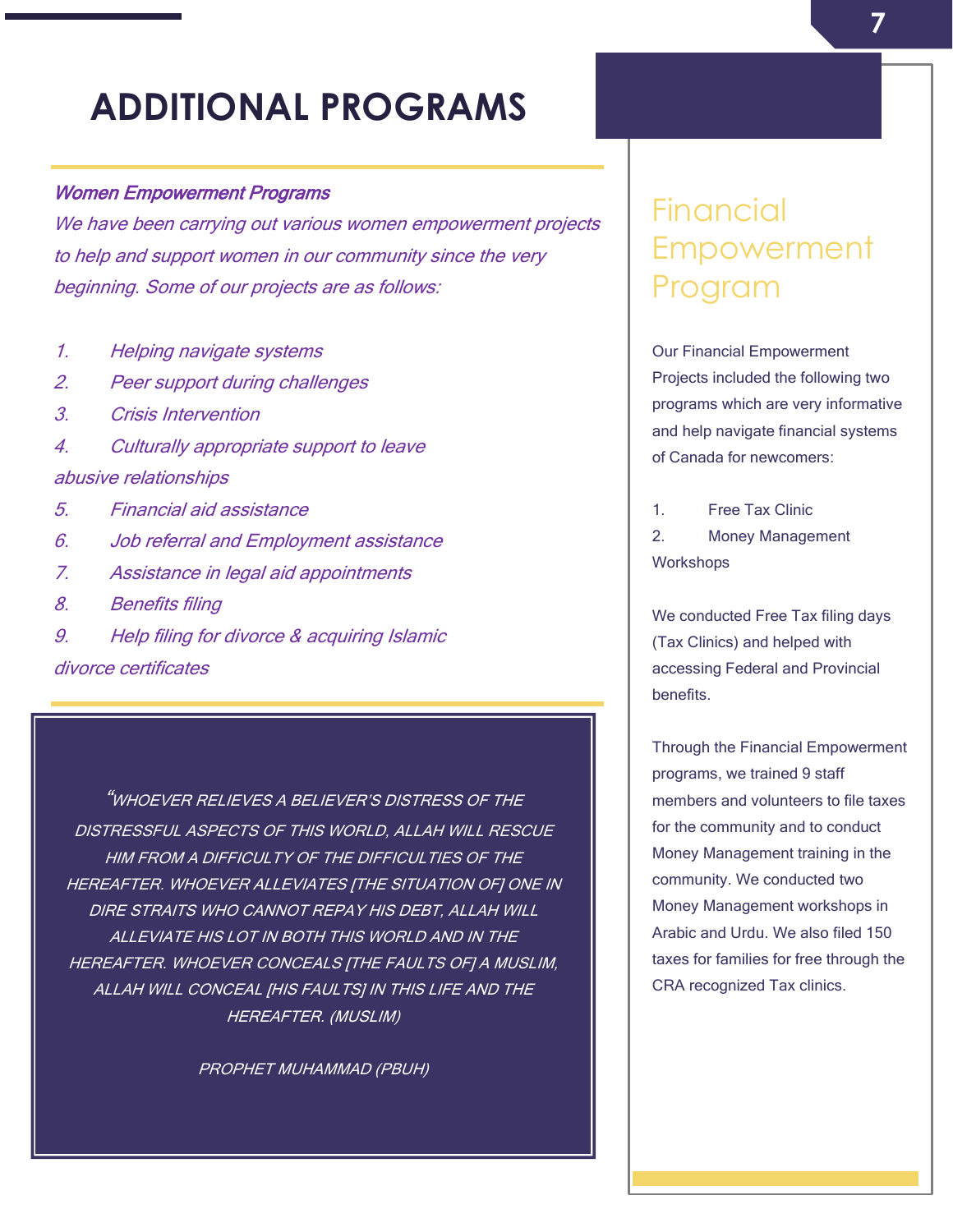### Our Team

Sophia Ali (Director) Hajira Wajid (Director) Mazina Gul (Director) Humaira Jaleel (Executive Director) Amna Iqbal (Director of Programs) Midhat Alam (Art Instructor) Sumera Aurangzeb (Program Facilitator) Sara Arnous (Financial Empowerment Coordinator) Syed Imran Rizvi (Volunteer for Financial Empowerment Services) Suichi Khurniawati (Volunteer for Financial Empowerment Services) Lateefa Oyefeso (Volunteer for Financial Empowerment Services) Abdul Ahad (Volunteer for Financial Empowerment Services) Imran Rahman (Volunteer for Financial Empowerment Services) Zubeida Rahman (Volunteer for Financial Empowerment Services)



We would like extend our gratitude and appreciation to the various partners we work with:

> S.I.G.N foundation St. Vital Parent Coalition and Network Youville Centre Islamic Circle of North America Bilal Community and Family Centre Adult Learning Centre SEED Winnipeg Community Financial Counselling Services A & O: Support Services for Older Adults



### OUR VALUES

We believe in a society where we all have a high degree of social responsibility towards each other. Our services and programs are designed and developed to strengthen and fortify the family and provide supports to those facing challenges. We operate from the belief in the saying of the prophet:

The best of people are those that bring the most benefit to the rest of mankind. The Prophet Muhammad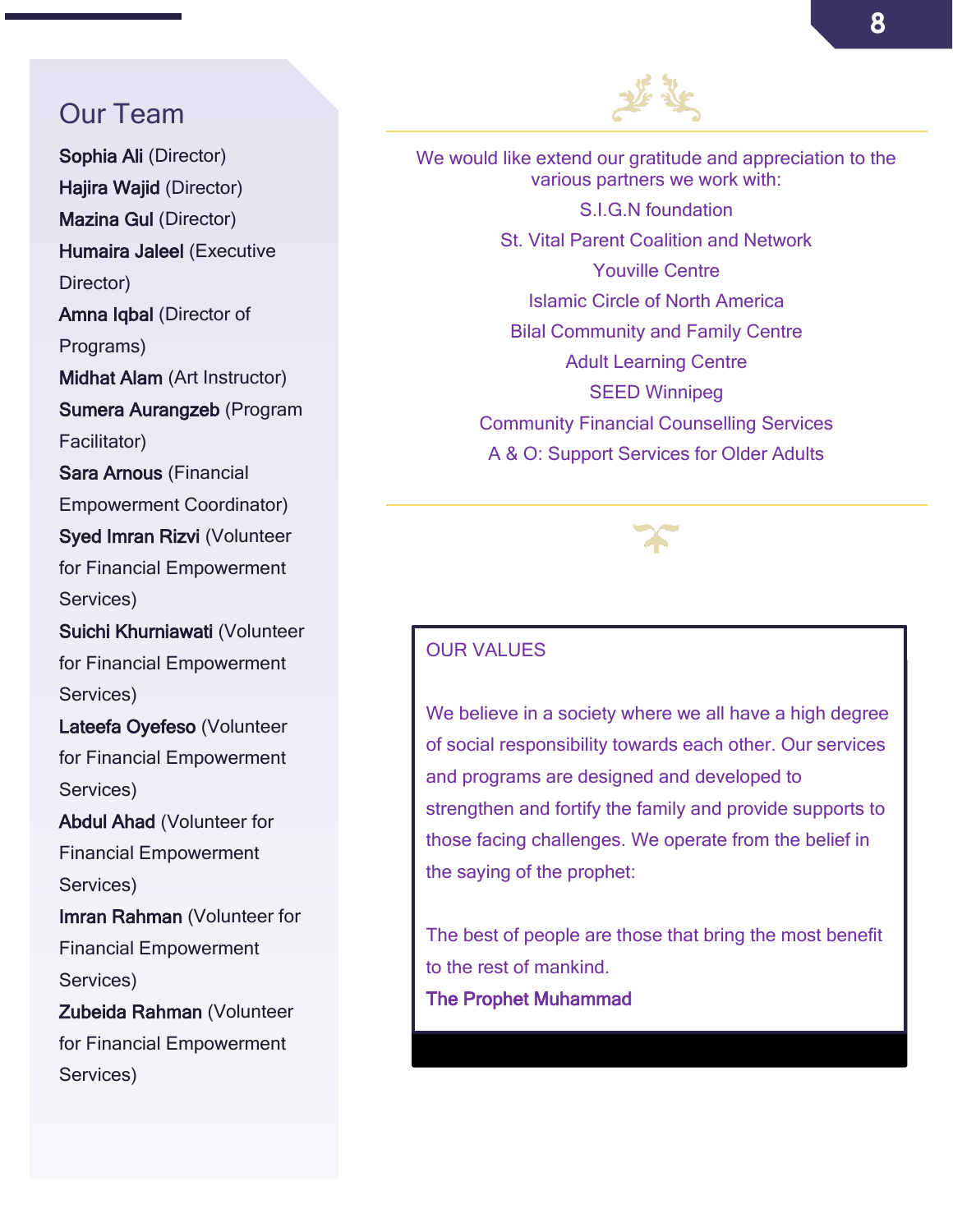# <span id="page-8-0"></span>**SAFE AT HOME MANITOBA PROJECT**

Through the Safe at Home Manitoba grant, we were able to provide the following programs so that our community stays safe and active during pandemic times:

- 1. Kids Kahoot day (2 sessions)
- 2. Ladies fun day
- 3. Learn to paint with Acrylics (for youth 2 sessions)
- 4. Learn to paint with Acrylics (for women)
- 5. Men's/Dads program
- 6. Self-care session (for women) with self care kits
- 7. Arabic Calligraphy with Bamboo pen ( 2 sessions)
- 8. Activity bags with arts and crafts for young children
- 9. Weekly kids fun program for preschoolers and mothers

These programs were offered online via Zoom. Activity bags and supplies for the painting and calligraphy sessions were provided to participants. Manitobans participated & interacted with other community members. These programs were a source of relaxation and connection with other community members. Families got to connect and check-in. They enjoyed the refreshments delivered to them. The kids programs were made interesting with prizes and refreshments.

Communities that were targeted were the Muslim and the newcomer community. We were also able to connect to families who were feeling isolated as they had arrived in Winnipeg just before the pandemic or later in 2020.We were able to create a sense of community through our programs. In between the programs, most of the families were able to connect to us for other needs.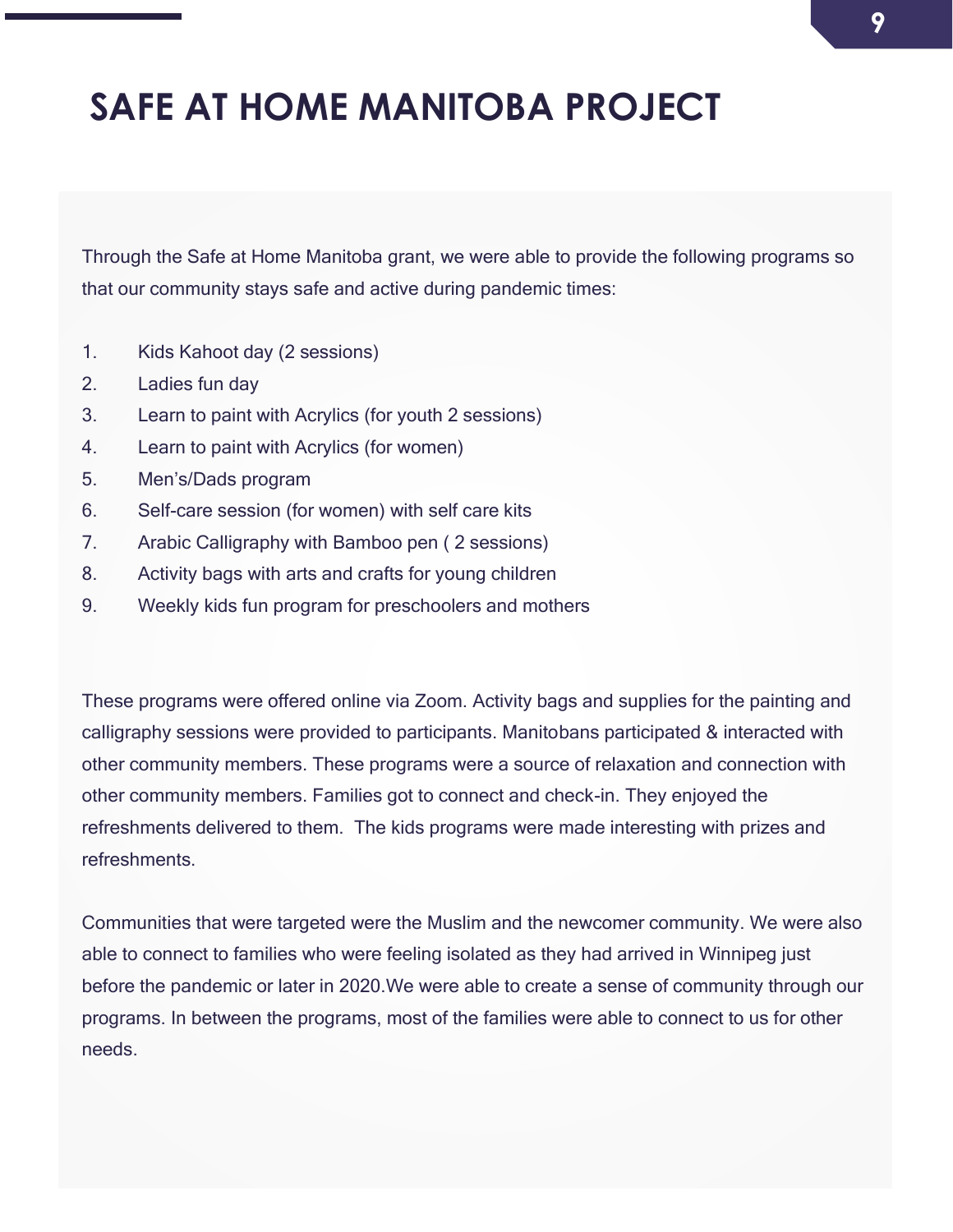# <span id="page-9-0"></span>**PROGRAM INFORMATION**

345 Clients were served this year! This is al through virtual programming and services. We hope to bring a breakdown of services by our next annual report.

IT WAS VERY GOOD, MY DAUGHTERS HELPED ME IN PLAYING AND COMPETING IN KAHOOT (MEN'S VIRTUAL GET TOGETHER). – PARTICIPANT

Assalamualaikum Warahmatullah, I would like to commend on the efforts in carrying out the painting activities on 2 consecutive Saturdays and today's Kahoot game time. The painting supplies that were provided free of cost to the participants are of utmost quality. The instructors Midhat and Amina exhibited their expertise in guiding children to complete their projects. These kind of activities must continue as my son is fond of painting and I would like him to use his skills in an Islamic manner. It also took some time off from their computer screens and used that in a productive manner. Kudos and Jazakallahokhair to the team and thank you for the pizza today. Mustafa and Daraab just enjoyed it. Kind regards, - Participant

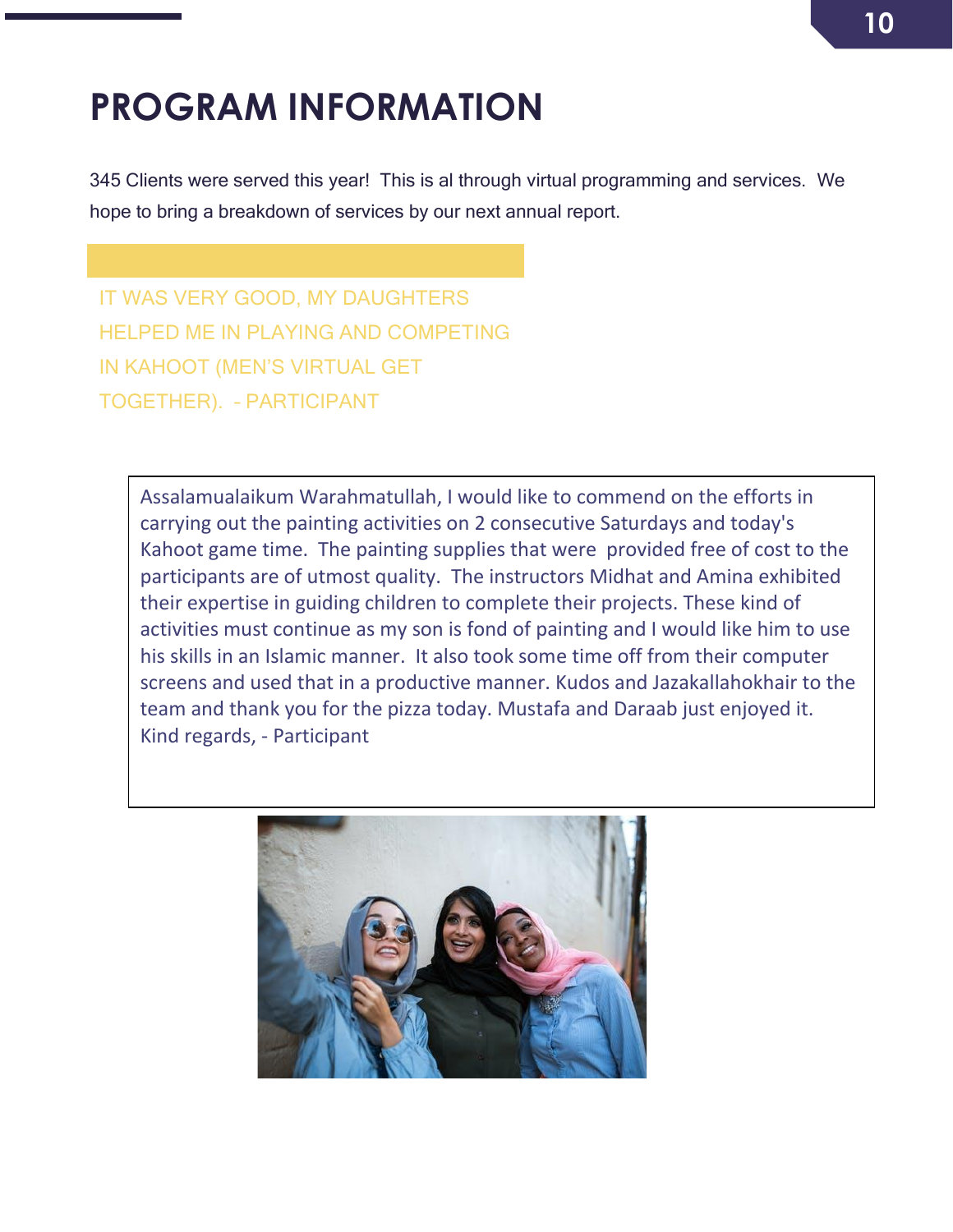# <span id="page-10-0"></span>**STATEMENT OF FINANCIAL POSITION**

### **Notice to Reader**

On the basis of information provided by Management, I have compiled the statement of financial position of Healthy Muslim Families Inc as at March 31, 2021 and the statements of operations and changes in net assets for the year then ended.

I have not performed an audit or a review engagement in respect of these financial statements and, accordingly, I express no assurance thereon.

Readers are cautioned that these statements may not be appropriate for their purposes.

 $\rightarrow$ 

Salman Idris, CPA, CA **Chartered Professional Accountant** Winnipeg, Manitoba June 21, 2021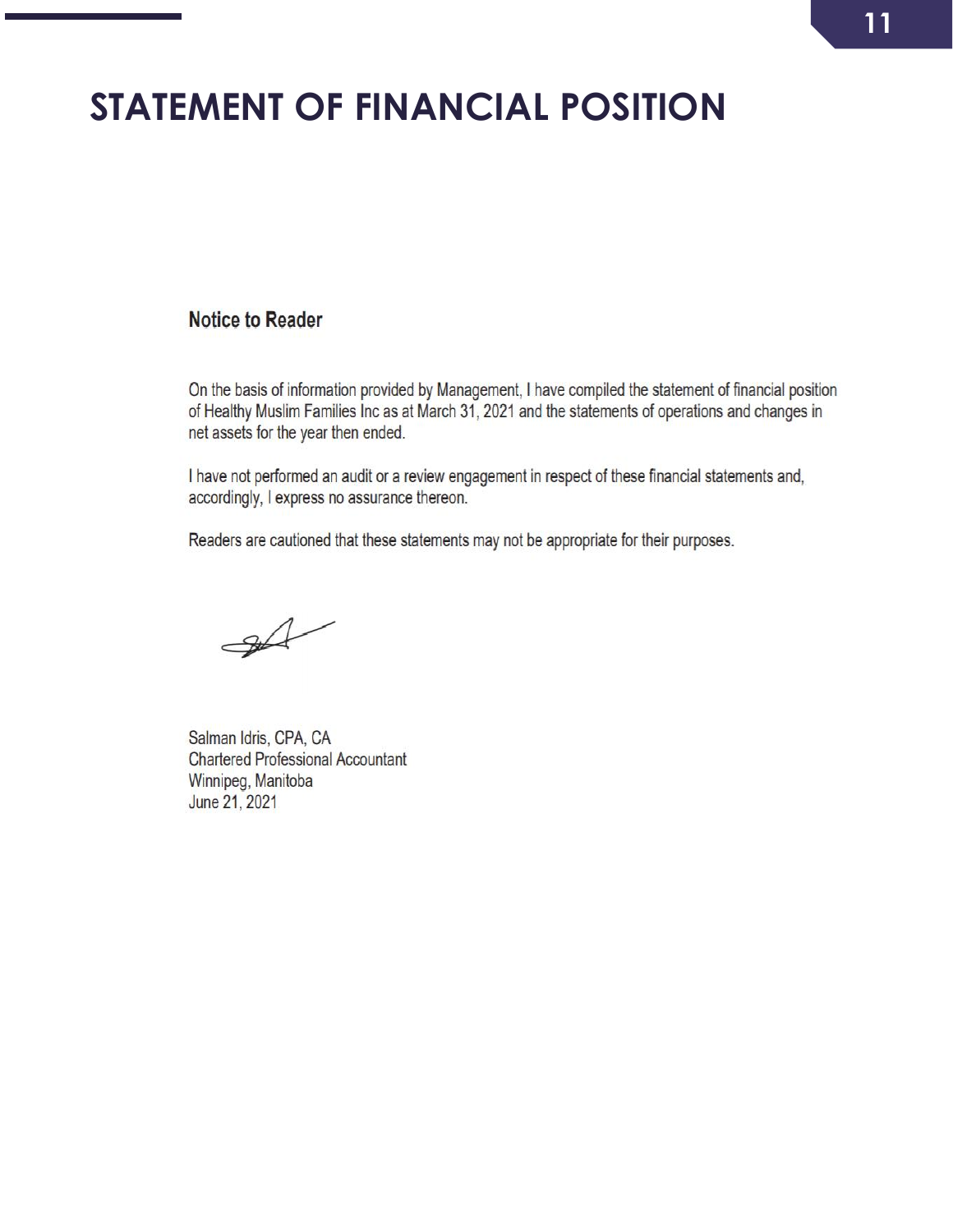# <span id="page-11-0"></span>**FINANCIAL STATEMENTS**

### **HEALTHY MUSLIM FAMILIES INC**

**Statement of Financial Position** As at March 31, 2021 (Unaudited - See Notice to Reader)

|                                                                                                          | 2021                |    | 2020 |
|----------------------------------------------------------------------------------------------------------|---------------------|----|------|
| <b>ASSETS</b>                                                                                            |                     |    |      |
| <b>Current assets</b><br>Cash<br>Accounts receivable<br>Deposits                                         | \$<br>20,482<br>306 | \$ |      |
|                                                                                                          | 20,788              |    |      |
| Property, plant and equipment                                                                            | 1,120               |    |      |
|                                                                                                          | 21,908              | \$ |      |
| <b>LIABILITIES AND FUND BALANCES</b>                                                                     |                     |    |      |
| <b>Current liabilities</b><br>Accounts payable and accrued liabilities<br>Government remittances payable | \$<br>6,585<br>323  | \$ |      |
|                                                                                                          | 6,908               |    |      |
| <b>Net assets</b>                                                                                        | 15,000              |    |      |
|                                                                                                          | 21,908              | S  |      |

On behalf of the Board

**Member** 

Member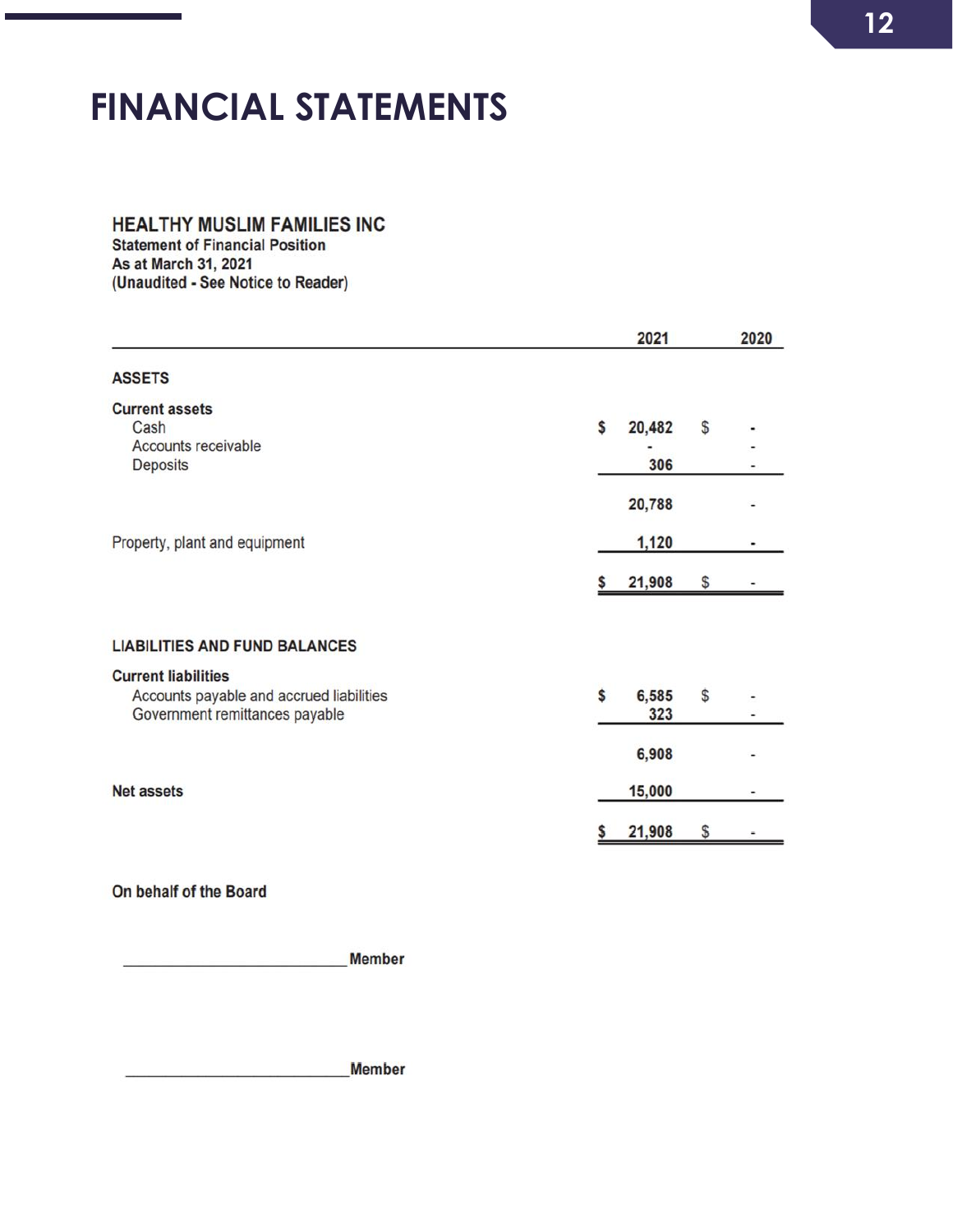# <span id="page-12-0"></span>**FINANCIAL STATEMENTS**

### **HEALTHY MUSLIM FAMILIES INC**

**Statement of Operations** Year ended March 31, 2021 (Unaudited - See Notice to Reader)

|                                                                                                                                                                                                         | 2021                                              | 2020      |
|---------------------------------------------------------------------------------------------------------------------------------------------------------------------------------------------------------|---------------------------------------------------|-----------|
| Revenue<br><b>Donation</b><br>Grants                                                                                                                                                                    | \$<br>1,426<br>38,750                             | \$<br>215 |
|                                                                                                                                                                                                         | 40,176                                            | 215       |
| <b>Expenditures</b><br>Advertising and promotion<br><b>Business taxes</b><br>Insurance<br>Interest and bank charges<br>Meals and entertainment<br>Office and administration<br><b>Professional fees</b> | 1,916<br>224<br>600<br>193<br>1,520<br>534<br>572 | 160       |
| Salaries and related benefits<br><b>Supplies</b>                                                                                                                                                        | 10,384<br>9,233<br>25,176                         | 55<br>215 |
| Excess of revenue over expenditures                                                                                                                                                                     | 15,000<br>\$                                      | \$        |